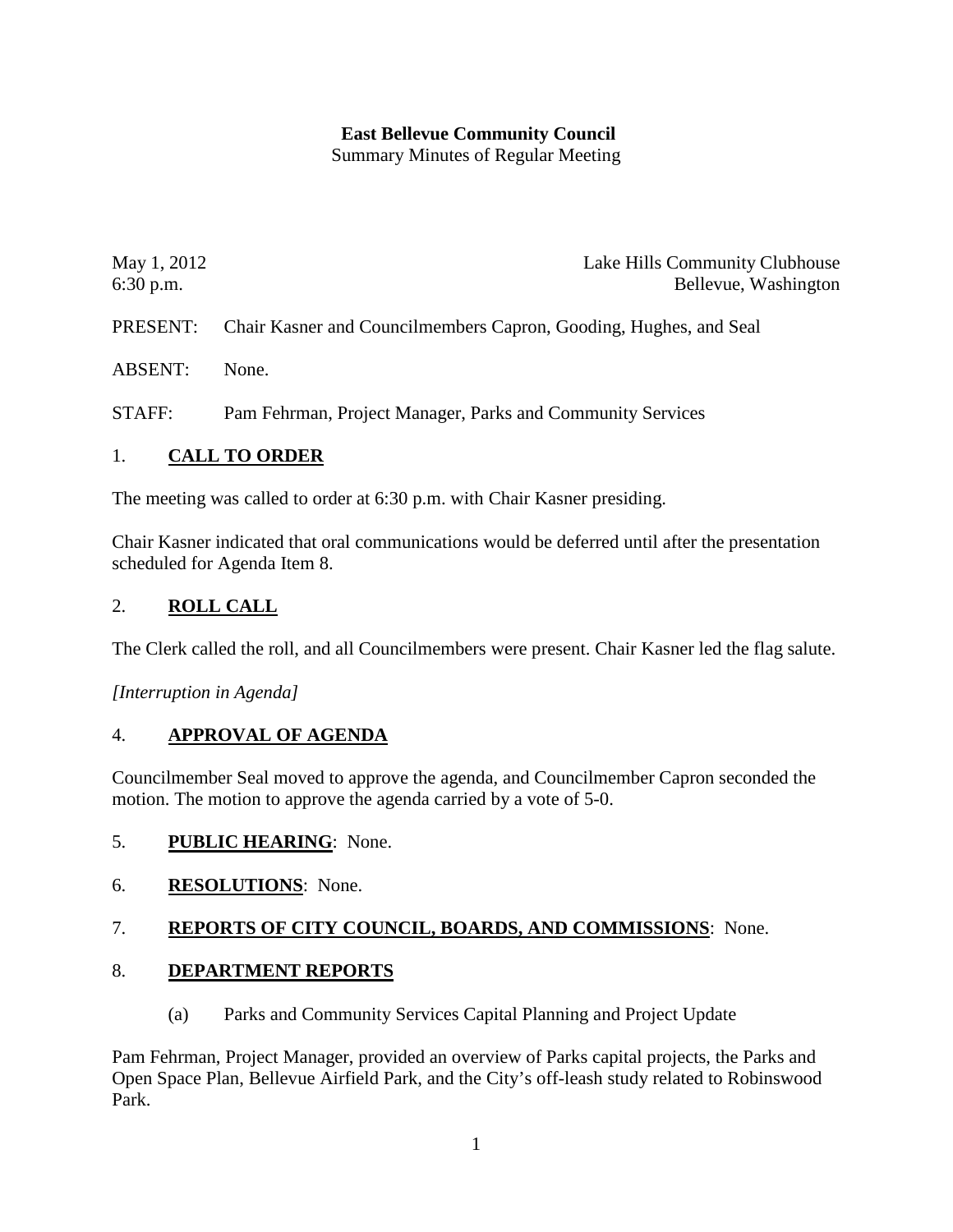Ms. Fehrman said the City is currently working on the 2013-2019 Capital Investment Program (CIP) Plan and the 2013-2014 operating budget. Given budget constraints, the Parks Department is preparing a limited set of investments for the 2013-2019 CIP Plan in partial implementation of the 2008 Parks Levy package.

Synthetic sports fields at Newport Hills and Wilburton Hill were completed in 2010. Additional Parks Levy projects are the Lewis Creek Park picnic area and trail connections (Opening June 2012), Botanical Garden Ravine Garden and Bridge (Opening May 13), Botanical Garden Visitor Center, Bellevue Youth Theatre facility at Crossroads Park, Downtown Park completion, Surrey Downs Park, and a number of neighborhood park projects over the next several years.

Ms. Fehrman noted that the Bellevue Botanical Garden Society raises significant private donations for its projects, including the design of the new visitor center which has permits pending. Development of Surrey Downs Park is on hold pending decisions on the East Link light rail project and its  $112<sup>th</sup>$  Avenue SE alignment. Ms. Fehrman said neighborhood parks are planned for Bridle Trails and Lake Sammamish.

Responding to the Council, Ms. Fehrman said there are two separate sites in Bridle Trails for neighborhood parks. One site has been acquired (NE  $24<sup>th</sup>$  Street) and negotiations are ongoing regarding the Acheson parcel (Located near  $134<sup>th</sup>$ ).

Responding to Chair Kasner, Ms. Fehrman said the Lake Sammamish future park locations have not been named or planned yet.

Ms. Fehrman said that work to expand parking and to complete the pedestrian promenade/circle at Downtown Park is expected to begin in 2013. Mr. Kasner provided a brief history of the park.

Responding to the Council, Ms. Fehrman said that Parks Levy projects will be implemented over a 20-year period.

Continuing, Ms. Fehrman said that design and permitting for Airfield Park (Eastgate area) could last from three to five years. The site was a landfill at one point and there are issues associated with stormwater ponds, leachate trenches, and groundwater to be resolved. Ms. Fehrman said she anticipates approval of the Master Plan this summer. She recalled that there was a great deal of public input on the project, which will have sports fields, picnic areas, trails, and a play area.

Ms. Fehrman responded to a number of questions about Airfield Park. Responding to Mr. Kasner, Ms. Fehrman said the landfill will be capped, most likely with a soil mixture that will prevent water from penetrating.

Future planning and design projects include Bel-Red corridor parks, the Downtown Park Rotary playground, and Boys and Girls Club/Hidden Valley improvements (Sports field and gym).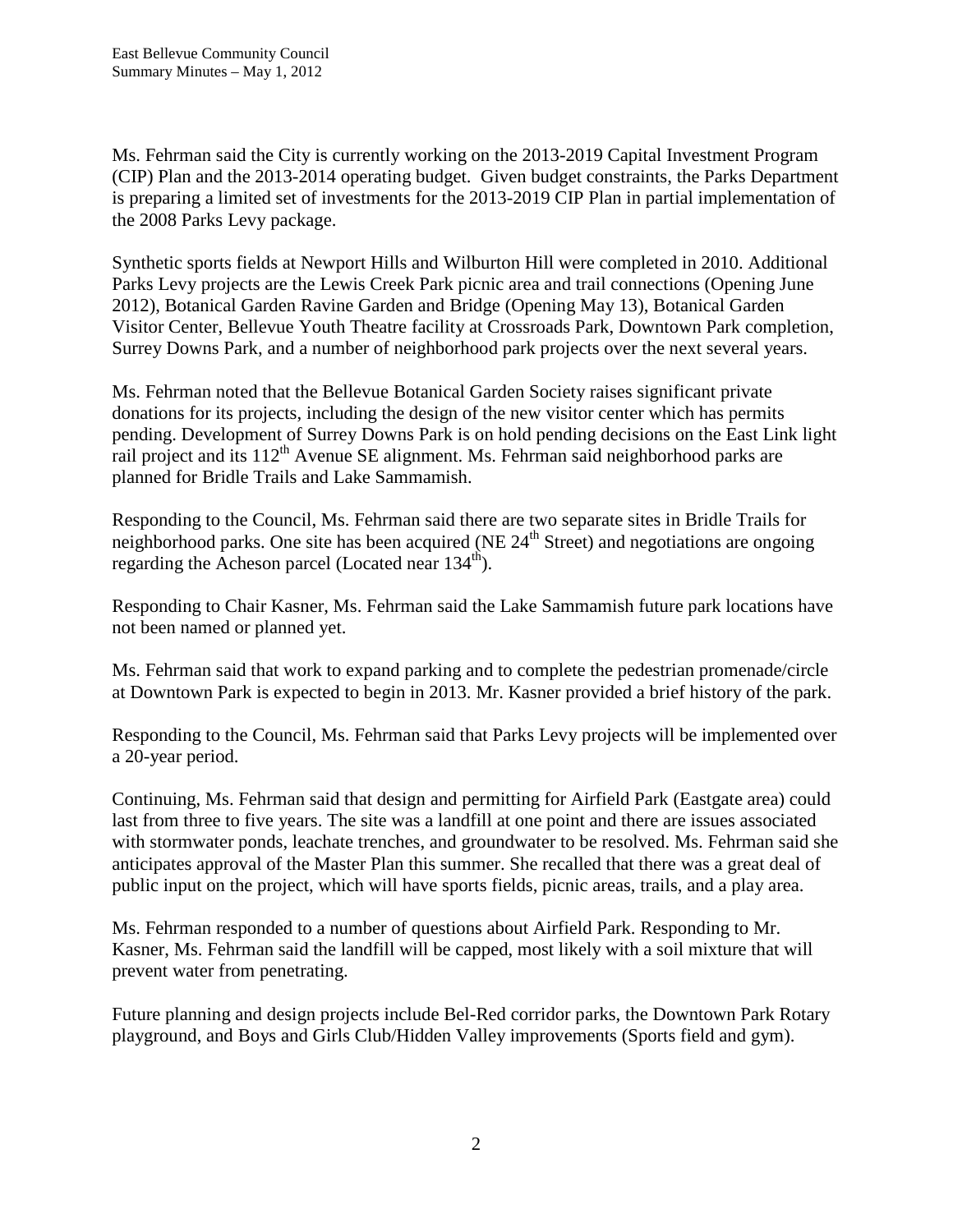Responding to Chair Kasner, Ms. Fehrman said the Shoreline Management Plan, currently under review by the Planning Commission, will have an impact on parks areas in East Bellevue including Larsen Lake and Phantom Lake.

Ms. Fehrman provided an overview of recommended capital projects identified in the Parks & Open Space System Plan 2010. The Plan is the primary tool used to guide the long-term growth and development of Bellevue's parks and open space system. The core of the plan is a set of 20 year capital project recommendations, which are reviewed and updated approximately every six years. Funding to implement the long-term recommendations within the plan is determined through the CIP budgeting process.

Ms. Fehrman displayed and described a map depicting capital project recommendations including Kelsey Creek Park, Robinswood Tennis Center improvements, phased development of Airfield Park, and off-leash dog area improvements and additions.

Ms. Fehrman said that Bellevue Airfield Park was acquired through three purchases in 1983 (2.5 acres), 2003 (14.5 acres) and 2004 (10.5 acres).

Responding to the Council, Ms. Fehrman commented on the history of the landfill formerly on the site which closed approximately 60 years ago. The site was considered good for a park because it is relatively flat, close to I-90, and adjacent to residential areas. The site is next to a business park, which shares limited parking with the City. Planning for the park involved significant public outreach including community workshops, neighborhood meetings, Parks Board discussions, and City Council meetings. Input was also received by the City in the form of a petition, emails, phone calls, and surveys.

Councilmembers discussed the use of the site over the past 15 years as an unofficial off-leash dog park.

Ms. Fehrman said the most frequent requests regarding Airfield Park's future uses are a sports field complex, world-class aquatic facility, and saving the meadow to continue its off-leash use.

Mr. Hughes suggested that the park include courts for pickleball, which is an increasingly popular sport, especially among older adults. He noted that pickleball courts are approximately one-quarter the size of a tennis court.

Mr. Kasner suggested preparing a parks guide for older adults to highlight areas and amenities that might appeal to them.

Ms. Fehrman said an Off-Leash Study was conducted in 2010, which highlights the demand for more off-leash areas in Bellevue. The study also indicated that dogs (i.e., off-leash, threatening, etc.) are the subject of the majority of complaints involving parks.

Responding to the Council, Ms. Fehrman said the City contracts with King County for animal control services.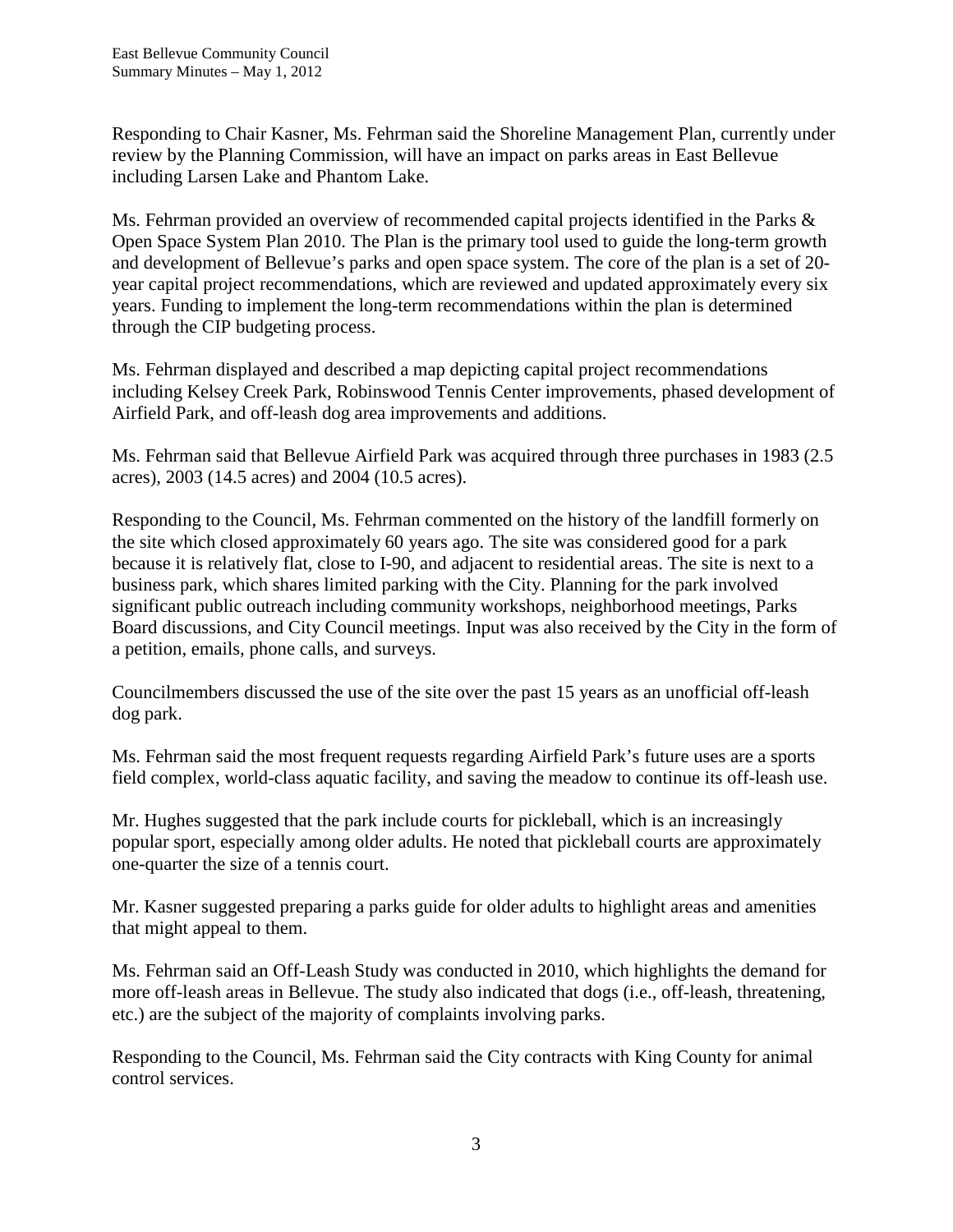Continuing, Ms. Fehrman noted the challenge of trying to locate off-leash areas in a mature and developed parks system. The City's only official off-leash area is in Robinswood Park. The Off-Leash Study recommends two to four additional areas, geographically dispersed, in the community, and potentially including the expansion of the Robinswood off-leash area.

Chair Kasner expressed concern about whether adequate parking could be provided to support enhanced off-leash activity and the Tennis Center at Robinswood Park.

Responding to the Council, Ms. Fehrman said that some of the downtown condo developments have off-leash areas.

Responding to Mr. Kasner, Ms. Fehrman said the Off-Leash Study incorporated a variety of data including the number of pets in the community. She noted that the study is available on the City's web site.

Ms. Fehrman briefly reviewed alternative off-leash concepts for Robinswood Park.

Responding to Mr. Capron, Ms. Fehrman said the off-leash area surface is typically bark or sand. Citizens are equally split as to their preference.

Responding to Mr. Kasner, Ms. Fehrman said there is not currently funding for the off-leash improvements.

Responding to the Council, Ms. Fehrman said the Off-Leash Study looked at parking and traffic impacts. While parking does present a challenge, she noted that, typically, peak off-leash and tennis uses do not compete for parking.

Ms. Fehrman reviewed the elements of the preferred off-leash concept for Robinswood Park which include fencing, double-gated entries, wood trails, lighting, water, a buffer from neighbors, and information kiosks.

Ms. Fehrman encouraged the Council and the public to access more detailed information on the parks system, Airfield Park, Off-Leash Study, and Robinswood Park on the City's web site.

*[Agenda Resumed.]*

# 3. **COMMUNICATIONS - WRITTEN AND ORAL**

Steve Bushkin said he has lived in the area for 45 years. He noted his interest in the park development planned for Lake Sammamish in 2014. He is a kayaker and interested in lake access. He kayaks on Phantom Lake and Lake Washington, and sometimes on Lake Sammamish near Marymoor Park. With regard to dog parks, he does not currently own a dog but has in the past. He believes it makes sense to enlarge an existing area rather than develop something new. However, he observed from the map that South Bellevue does not have an off-leash area. He wondered if the City could partner with King County to create an off-leash park in the Coal Creek area.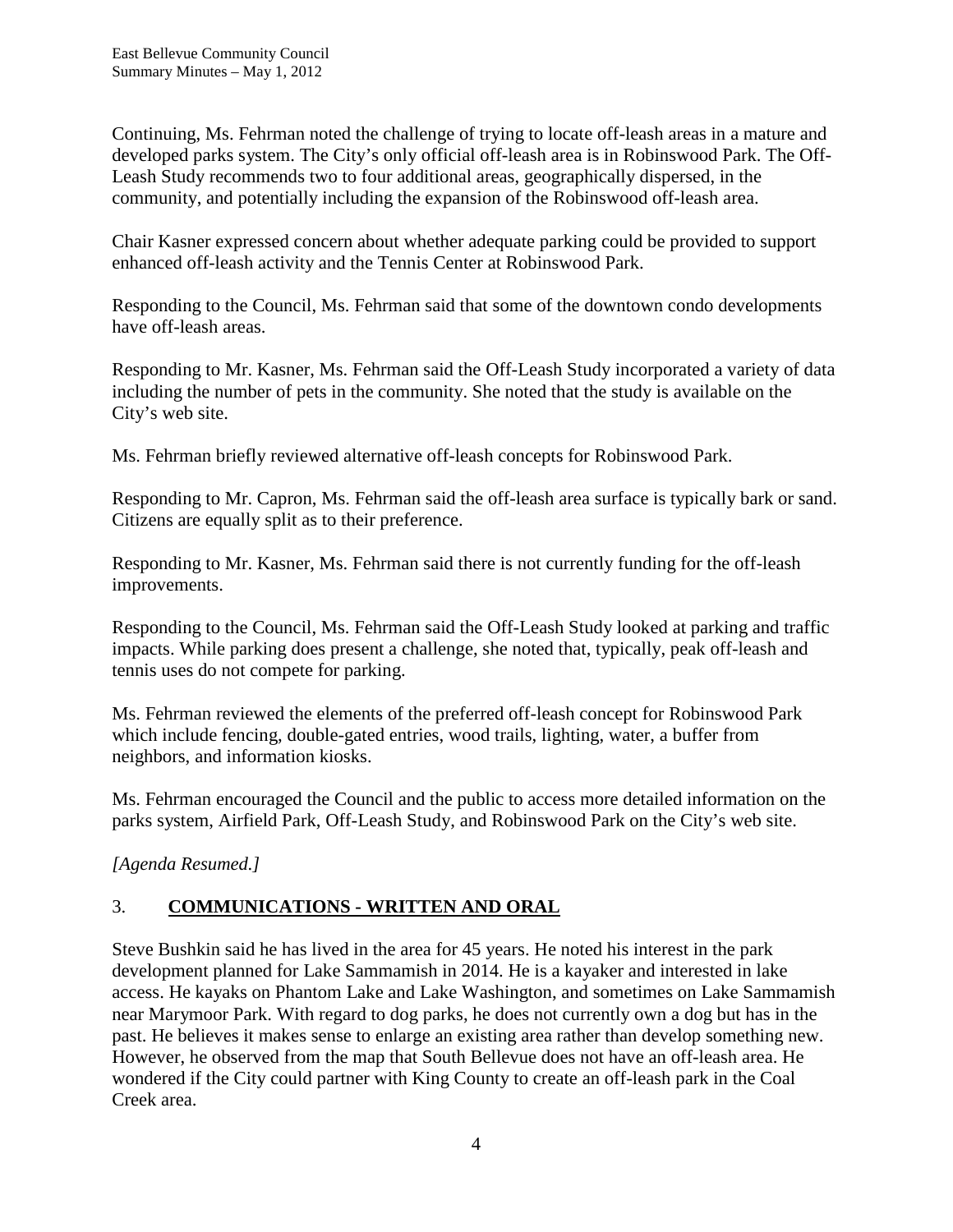Mr. Bushkin said he appreciates the City's commitment to parks and he is pleased for the opportunity to hear this overview. He said he uses Robinswood Park two to three times a week, Downtown Park, and the trails at Weowna Park.

Chair Kasner thanked Mr. Bushkin for attending and commenting.

Marty Zellner said he has lived adjacent to the northeast corner of Robinswood Park for approximately 30 years and has watched the park evolve. He observed that usage by dogs and their owners has increased noticeably over the past 15 years. He walks the park daily and enjoys the variety of uses and activity there. He would like to maintain that mix of activities. He likes dogs, but he wants to see them in a controlled situation. He feels that dog-related usage is currently somewhat out of control. He questioned how often park rangers are called to the park. He said he has not seen any evidence of King County responding to incidents. Mr. Zellner said he calls the park ranger to report dog-related issues when he sees them.

Referring to the Off-Leash Area (OLA) map, Mr. Zellner expressed concern that Robinswood Park is essentially the only OLA in Bellevue. If the area is expanded to six acres, it will be the dominant use at Robinswood Park. He is concerned that such a plan would adversely impact the diversity of uses and overall experience of the park.

Councilmember Capron said he sees a need for more off-leash areas in Bellevue, but does not want to expand the one at Robinswood Park.

Councilmember Hughes observed that people generally do not want a dog park in their backyard, and he questioned whether neighbors would support expanding this use.

Chair Kasner noted the goal to increase the geographic distribution of dog parks, and observed that expanding Robinswood Park's off-leash area is not consistent with that goal.

Councilmember Seal expressed concern about increased parking demands related to expanding the dog park.

Ms. Fehrman noted there is currently no funding for off-leash areas, including Robinswood Park.

Mr. Kasner said that, if geographic distribution is a goal, it would make more sense to establish an off-leash area in another part of Bellevue.

Ms. Fehrman said the rationale for the Robinswood alternatives is to replace off-leash dog activity at Airfield Park once it is developed. This was in response to citizens' concerns about losing the Airfield Park dog meadow.

Mr. Kasner said he understands that this is what dog owners want. But he questioned whether that has been considered within the context of what the broader community wants. Ms. Fehrman acknowledged that more dog owners were involved in the public process than were non-dog owners.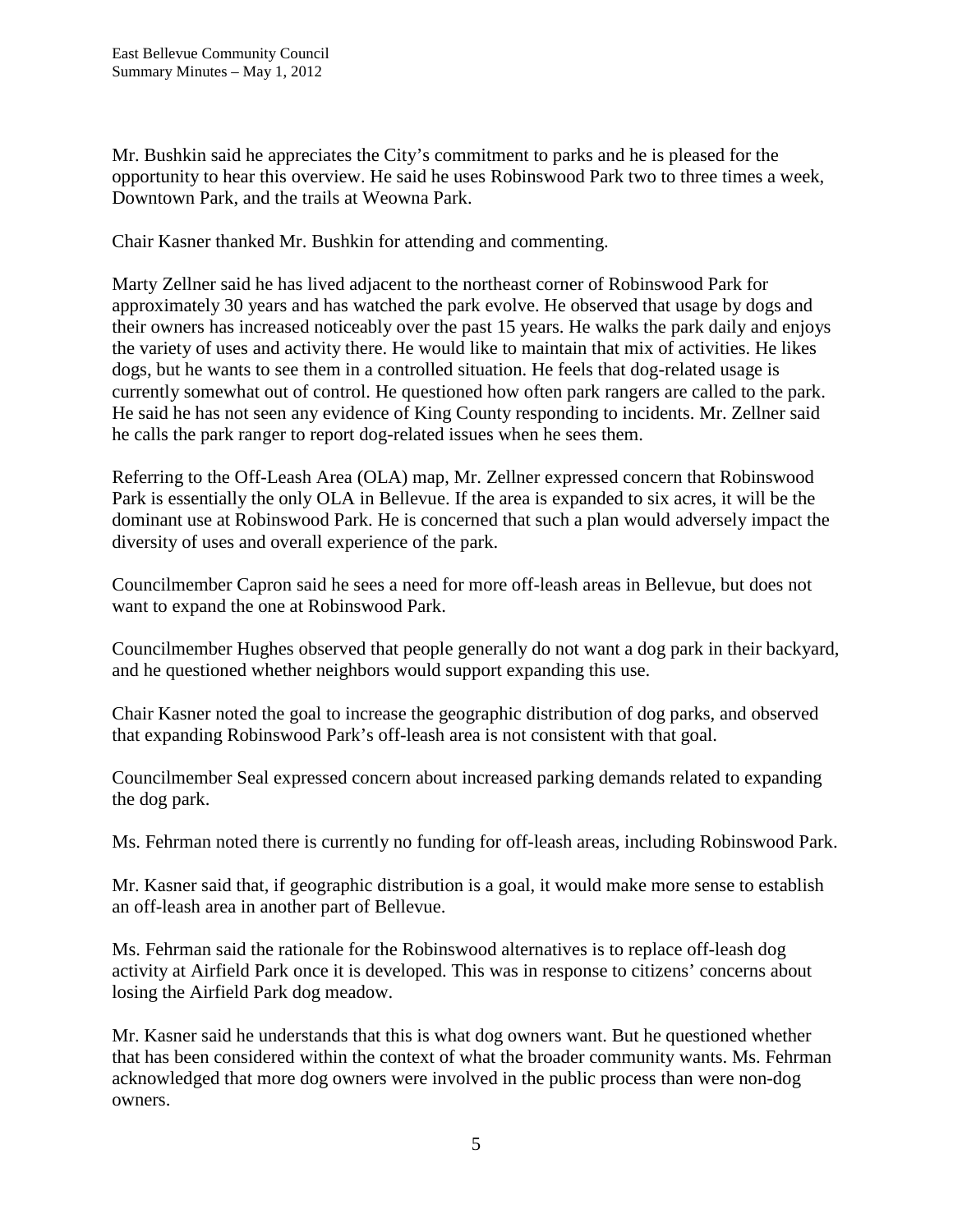Responding to Mr. Kasner, Ms. Fehrman said the most recent proposals have been shared with the Parks and Community Services Board, but not with the City Council. In further response, she said the Off-Leash Study determined that there is no need to increase parking facilities at Robinswood Park if the off-leash area is expanded.

Chair Kasner thanked Ms. Fehrman for attending. The Council suggested that additional community organizations would be interested in the presentation.

## 9. **COMMITTEE REPORTS**: None.

## 10. **UNFINISHED BUSINESS**

Chair Kasner commented on future agendas. Councilmember Hughes is working with interested citizens to arrange for a presentation in September about the Lake Hills Connector and projects that are underway and planned.

Mr. Kasner said he and Councilmember Capron are working on scheduling a discussion of businesses in East Bellevue for the fall.

Mr. Kasner said he would like to have some type of community celebration in July, most likely on a weekend.

## 11. **NEW BUSINESS**: None.

## 12. **CONTINUED COMMUNICATIONS**

Councilmember Hughes reported on the Special Meeting tour of East Bellevue. He noted his interest in speaking with an arborist/horticulturist about the City's vegetation management practices. A citizen has expressed concern that some of the trimming is damaging the plants/trees.

Councilmember Capron said he visited with Brian Franklin at Kelsey Creek Center earlier in the day. He noted a land use proposal to subdivide the property in order to separate the new building on Main Street from the rest of the center. There is also a proposal to separate a portion of the site on  $148<sup>th</sup>$  to build a new Starbucks store that will accommodate a drive-through. Little Caesar's Pizza is open, and the Verizon store is to open later in the month. The yogurt shop is scheduled to open in the next 4-6 weeks. The owners are trying to create a broad mix of services in the center.

Mr. Capron reported that traffic studies of Kelsey Creek Center indicate that Mondays and Tuesdays are the busiest days for LA Fitness, while the Walmart grocery store will be busier toward the weekend. This will help to balance the demand on parking.

Councilmember Seal commented on the East Bellevue tour and his interest in Airfield Park. He met with Brian Franklin and primarily discussed the Kelsey Creek Center Walmart grocery store.